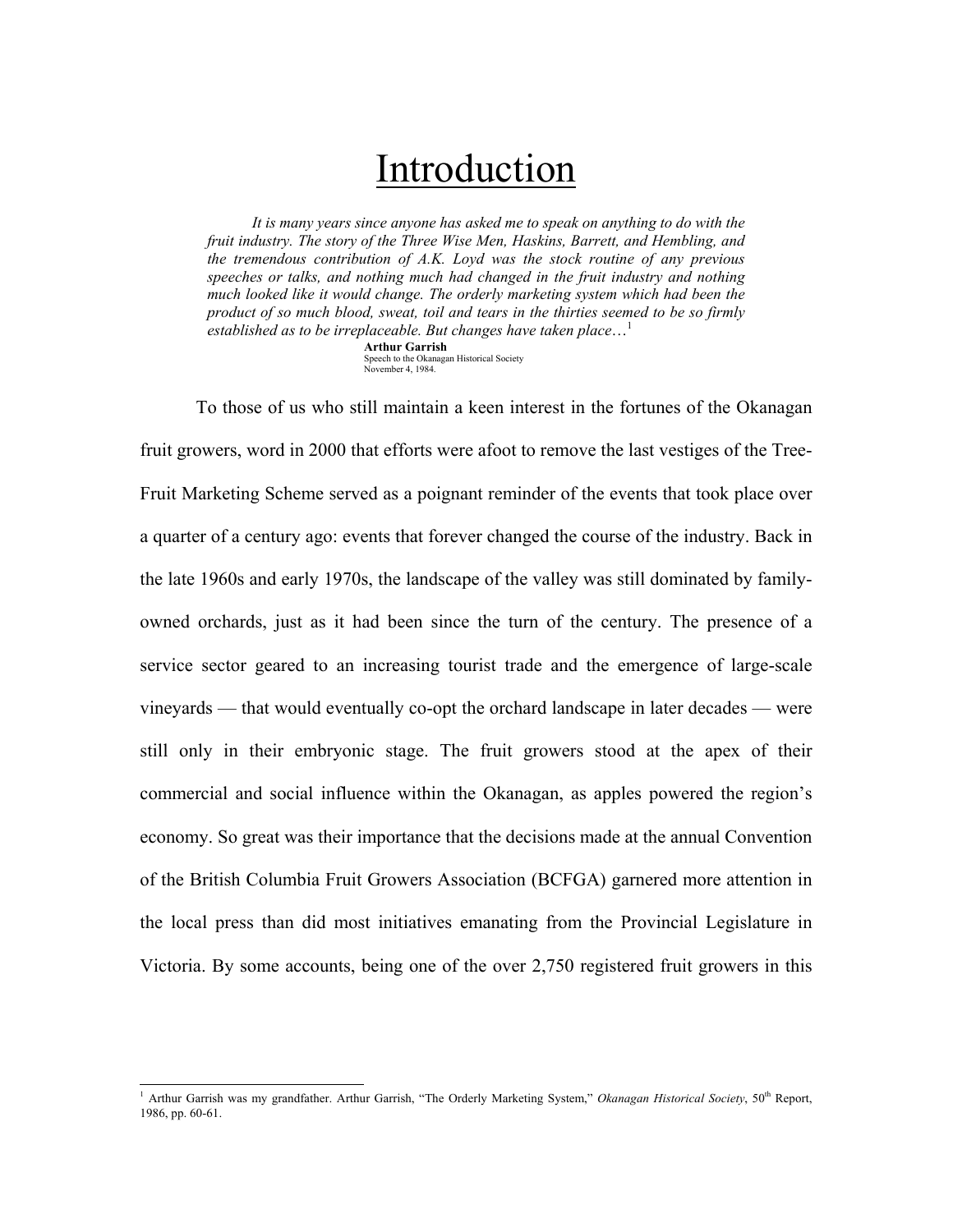era meant enjoying a relative level of prosperity.<sup>[2](#page-1-0)</sup> This affluence, however, had not been accomplished by default: it had been slowly constructed by an industry that operated through the depths of financial turmoil, survived crises of production and ultimately prospered within a rigidly structured hierarchy that shored up the viability of the individual orchard units.<sup>[3](#page-1-1)</sup> Fundamental to all these efforts was the Tree-Fruit Marketing Scheme, a state sanctioned organization that embodied and legitimized grower aspirations for stability and prosperity.

 The Marketing Scheme created a three-person British Columbia Fruit Board, appointed by the growers through the BCFGA. The board, in turn, routinely designated BC Tree Fruits as the sole selling agency for the growers' produce. In practical terms, the scheme effectively limited the debilitating competition that had wrought havoc on the industry in the past, but it did so on rather illiberal terms. All growers were compelled by provincial law to sell their produce through the central desk of BC Tree Fruits, thereby ensuring a better return for the whole grower body through collective marketing. By controlling the sale of all fruit through one agency, growers co-operated "for the benefit of all by pooling their products, consolidating their selling, avoiding glutted markets, planning and regulating distribution, and building expensive cold-storage plants."[4](#page-1-2) During the flurry of events that would strike the industry in the seventeen months between August 1972 and January 1974, however, it was this seemingly innocuous characteristic, once regarded as absolutely necessary for the greater good, that precipitated the abandonment of the scheme. Twenty-six years later, the total number of

<span id="page-1-2"></span><span id="page-1-0"></span><sup>&</sup>lt;sup>2</sup> A plebiscite on the future of central selling was held in late 1973. The *Vancouver Sun* reported on December 17, 1973, p. 14 and December 20, 1973, p. 15, that there were approximately 2,750 individuals registered to vote – of which 2,018 turned out on December 19, 1973.

<span id="page-1-1"></span><sup>&</sup>lt;sup>3</sup> Colin Malcolm Reeves, "The Establishment of the Kelowna Orcharding Area: A Study of Accommodation to Site and Situation," Unpublished MA Thesis, University of British Columbia, 1973, p. 5.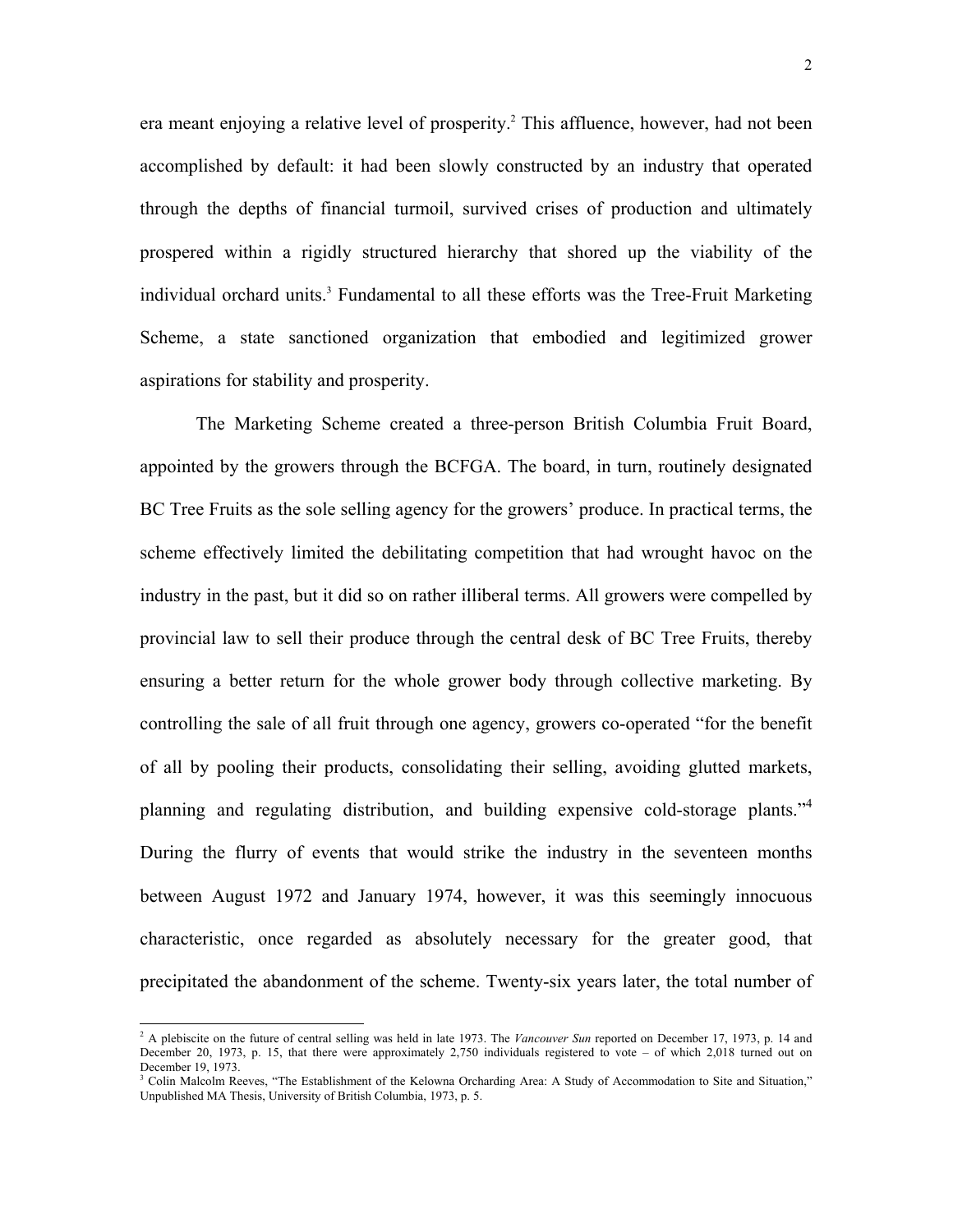growers registered with the BCFGA has declined to hardly more than 600, and the Okanagan is now more commonly associated with viticulture and a blossoming high tech sector, giving rise to the moniker "Silicon Vineyard." The fruit industry, moreover, has resorted to seeking grants from the Ministry of Tourism on the premise that it is a major facet in the marketing of the region. By no longer even seeing itself as an entirely viable, stand-alone industry, the fruit growers ultimately raise concerns about whether they are in the sunset of their existence, and what prospects the future holds for them.

 This study will endeavour to delineate the historical circumstances that led to the ultimate abandonment of the orderly marketing system in the early 1970s. At its core, the reader will find within this thesis a strong emphasis on the role of the natural landscape, and of individual attempts first to modify the land and then eventually to accommodate it. In this vein, the writing will follow the example of the American environmental school of history, and writers such as William Cronon, William Robbins and Richard White who explorethe relationship between people and the land.<sup>5</sup> The research will attempt to establish that the land-use decisions made during the early development of the orchard landscape bore little relation to the physical restrictions of the natural environment. In placing the fruit industry upon such a fragile foundation, boosters, land speculators, and even the provincial government condemned growers to seek stability through local institutions and organizations extraneous to the orchard unit. Of particular note in this process is that, consciously or not, the growers' chosen vehicle, the co-operatively based BCFGA, was molded as much by the dictates of the natural environment as it was by the

 $\overline{a}$ 

<sup>4</sup> Arthur Garrish, quoted in British Columbia, Department of Agriculture, *Report of the Royal Commission on the Tree-Fruit Industry of British Columbia*, Dean E.D. MacPhee (Commissioner), Victoria: Queen's Printer, 1958, p. 45.

<span id="page-2-0"></span>Some of the more notable works from this school of history are: William Cronon's *Changes in the Land* (1983), and *Nature's Metropolis* (1991), Richard White; *Land Use, Environment and Social Change* (1980), William Robbins; *Landscapes of Promise* (1997), Steven Stoll; *The Fruits of Natural Advantage* (1998), Mark Fiege; *Irrigated Eden* (1999), and Donald Worster; *Rivers of Empire* (1985), and *Under Western Skies* (1992).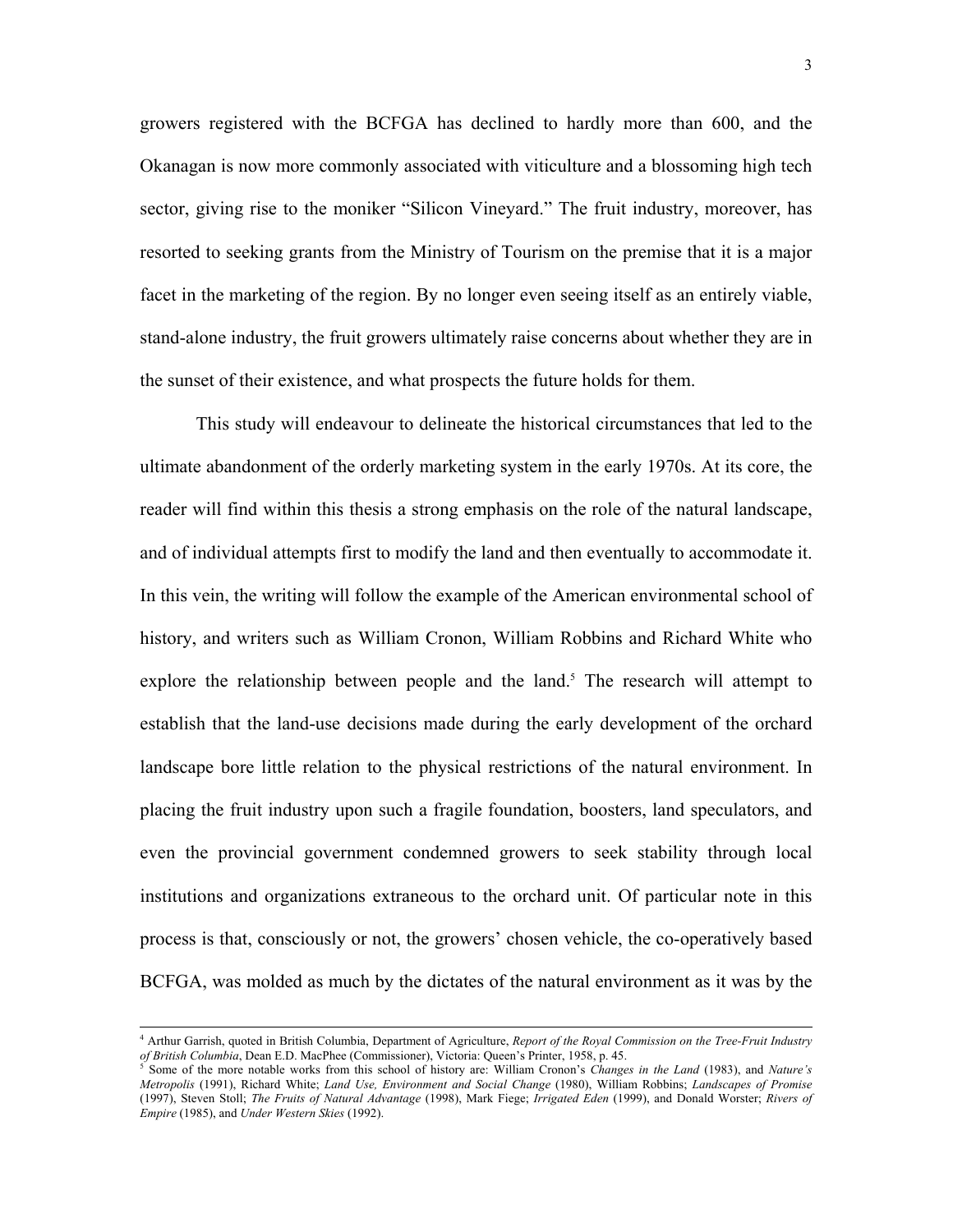growers. The history of the fruit growers, therefore, is one in which the landscape and the region become important factors in the reordering of human actions to achieve an accommodation to site and location. It was this environment that helped create a need for market co-operation and led to the emergence of the BCFGA as "one monolithic authoritative organization … controlling BC Tree Fruits, Sun-Rype Products Limited, and also having control over the BC Fruit Board," after 1951.<sup>[6](#page-3-0)</sup>

 A key challenge in understanding twentieth century agriculture is to understand the reasons why producers owning small and average sized farms have banded together — or been banded together by government — to form collective marketing associations. One explanation is the economic dynamic of producers, numbering in the tens, and even hundreds of thousands competing in the same market with the same product.<sup>[7](#page-3-1)</sup> Reaching any form of independent consensus with such a vast number of producers on issues of price agreements, restrictions on output, or orderly marketing becomes virtually impossible. As farmers' income is wholly dependent on the price they receive for their product, the consequence of uncoordinated and independent action in the marketplace results is diminished average returns and a possible role for some form of collective marketing. Through pooling their product and creating economies of scale in a marketing association, producers can improve their economic position through price discrimination, the extension of traditional markets, and the elimination of middlemen — ensuring that profits earned from the sale of the commodity revert back to the producer. Further implementing these measures on a co-operative basis allows an equalization of market

 $\overline{a}$ 

<span id="page-3-0"></span><sup>6</sup> Garrish, 1986, p. 61.

<span id="page-3-1"></span><sup>7</sup> For an early example of these factors at work in a Canadian context, please refer to Vernon Fowke's *The National Policy and the Wheat Economy*, Toronto: University of Toronto Press, 1959. On the more recent history of collective marketing, as embodied in the Canadian Wheat Board, see also Andrew Schmitz and Hartley Furtan, *The Canadian Wheat Board: Marketing in the New Millennium*, Regina: Canadian Plains Research Centre, 2000.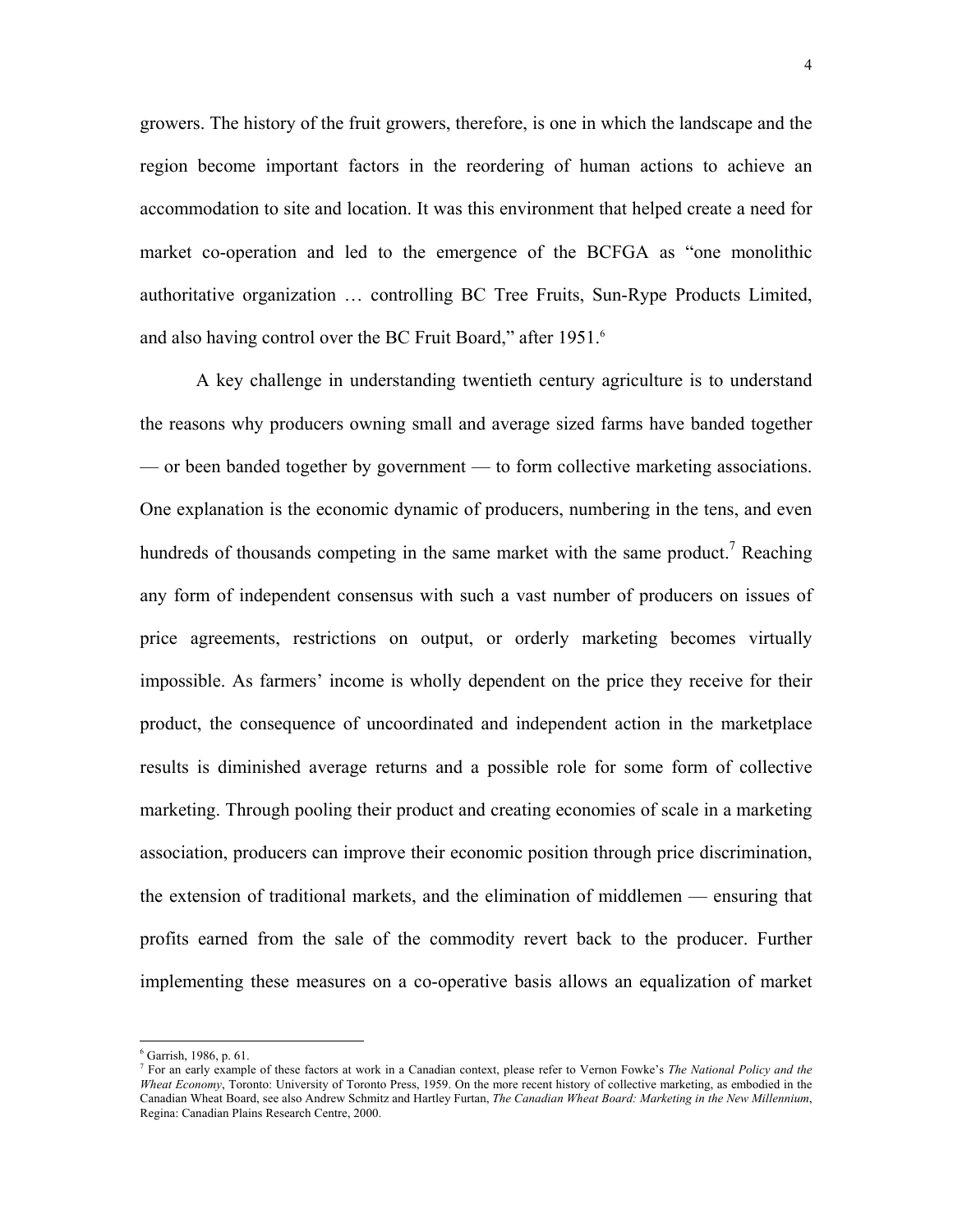power between the many small producers who may comprise a co-operative, and the more concentrated, corporate markets in which they operate. California fruit growers embarked upon this very path in the 1890s, using market co-operation to participate in the economy as equals alongside big corporations, collectively overcoming their geographic isolation from the largest urban of markets in the United States (such as New York and Chicago).<sup>8</sup> On the Canadian Prairies, market co-operation was employed to help stabilize the position of an industry saddled with thousands of farmers who had indiscriminately expanded into a dry belt following the re-introduction of the pre-emption principle to land grant policy in 1908.<sup>9</sup> In effect, farmers throughout Canada, the United States, and abroad had turned to co-operative marketing by the 1920s to address the economic challenges that confronted them.

While all commodity producers have faced similar pressures, marketing issues alone do not always explain why farmers opt for collective solutions. The case of the BCFGA highlights an additional factor: environmental pressures from the landscape itself, and the effects of these in terms of insecurity and instability. The arid, desert-like climate made the construction of irrigation systems, an undertaking far beyond the financial means of any individual grower, essential to the success of fruit growing in the region. The geological history of the Okanagan further bestowed upon the fruit industry an inconsistency in soil types that left many orchards on land of only marginal capacity. The north-south orientation of the valley also jeopardized a grower's livelihood by subjecting orchards to inclement winter weather capable of killing an entire fruit tree in only a matter of days. A final challenge posed by the environment was the sheer

 $\overline{a}$ 

<span id="page-4-0"></span><sup>&</sup>lt;sup>8</sup> Steven Stoll, *The Fruits of Natural Advantage: Making the Industrial Countryside in California*, Berkeley: University of California Press, 1998, pp. 63-75.

<span id="page-4-1"></span><sup>&</sup>lt;sup>9</sup> Fowke, pp. 76-77.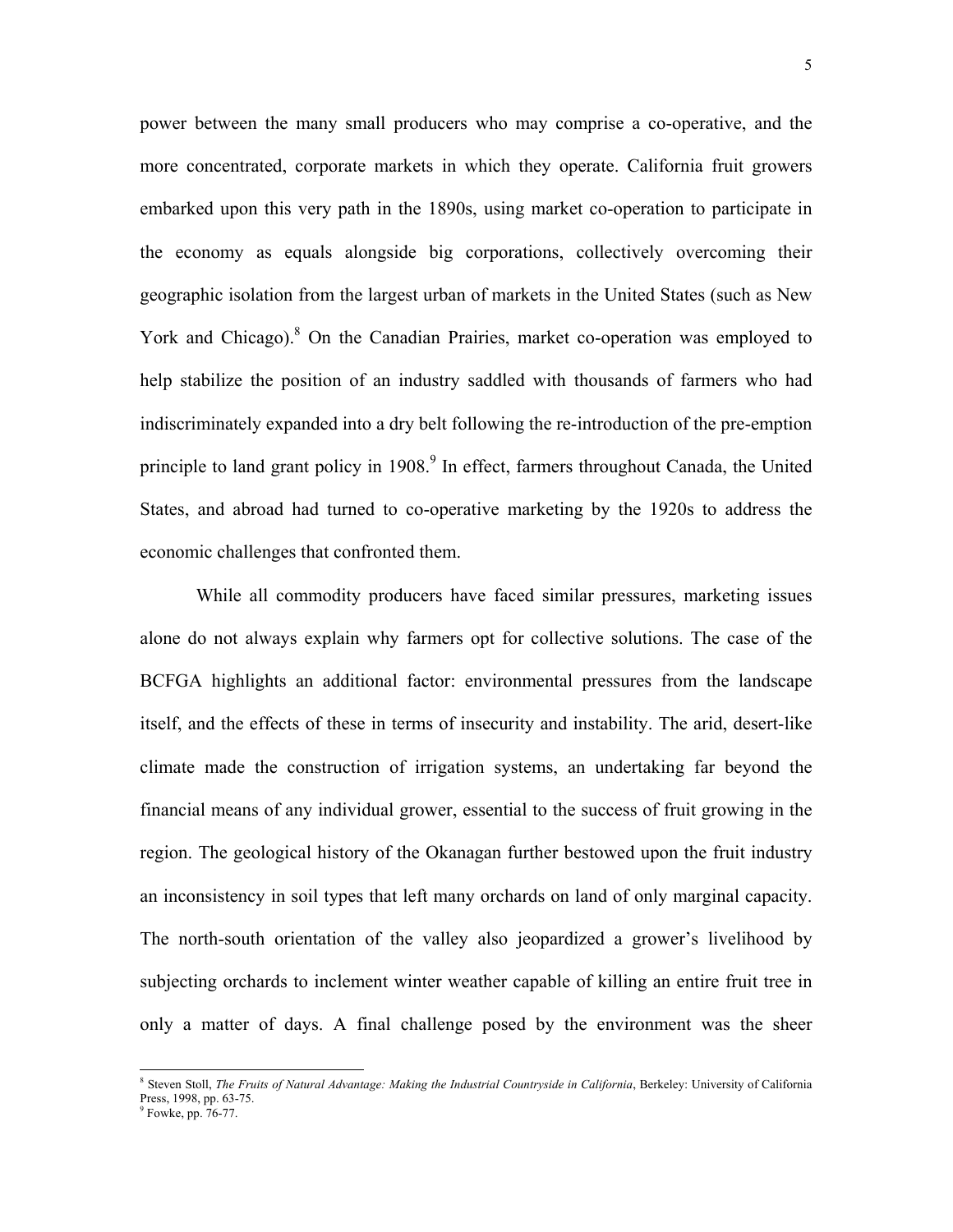remoteness of a fruit-growing district within an isolated mountain valley, and all subsequent dislocations from any major market. Thus Okanagan fruit growers, in being based on an environmentally insecure foundation (like Prairie grain farmers) and selling to distant markets (like California fruit growers) formed strong collective organizations like these other groups. This differed from, for example, coastal growers in British Columbia, who by virtue of their location faced milder and more tolerant conditions as well as shorter routes to market. In the face of environmental insecurity, marginal lands, and fragmented small-scale ownership, the BCFGA assumed the role of a coping mechanism. Central selling and orderly marketing provided the tools needed to protect and further the interests of growers in all matters directly connected with the production and marketing of their fruit in a less than hospitable natural landscape. To the extent that the Association was called upon to perform this role, it proved surprisingly successful from the 1940s to the 1960s in fulfilling the needs of growers. Unfortunately, it is clear in hindsight that there were detrimental aspects to the growers allowing the BCFGA to become so welded to the philosophy of orderly marketing.

 As the 1960s progressed, the association found itself ill-equipped to assess the significance of an increasing rural-urban competition for use of the limited land base in the valley. Moreover, the steady growth of centres such as Kamloops, Kelowna, Vernon and Penticton put orchards in the direct line of an expanding urban-rural fringe. As land prices soared and growers struggled under the hardship of successive frosts, it became an accepted practice to sell out completely, or to sub-divide one's holdings where possible – thereby recovering losses incurred on the orchard. The sale of orchard land in this way became a safety valve for the industry, deflecting criticism from a marketing system